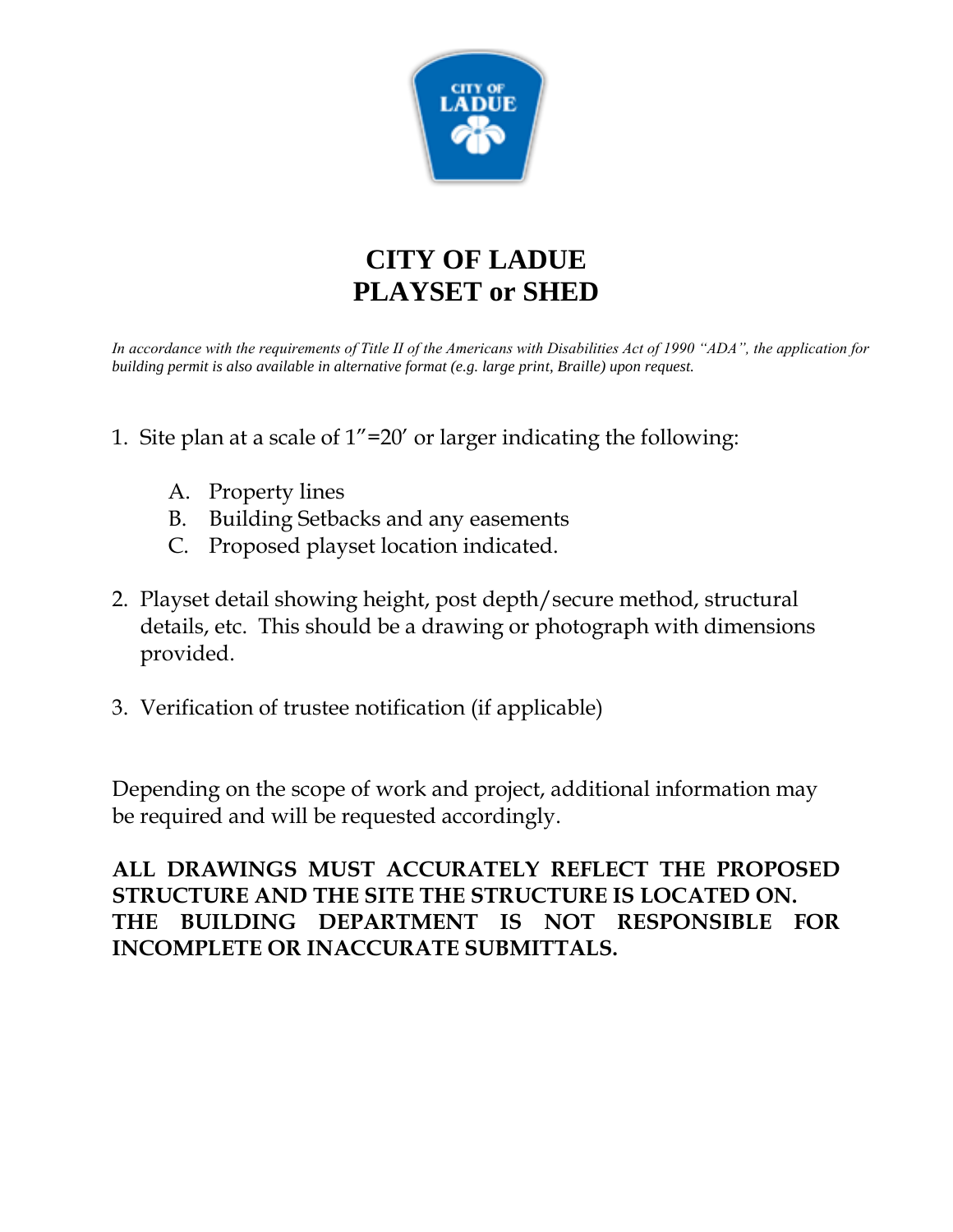# **CITY OF LADUE APPLICATION FOR PLAYSET OR SHED PERMIT**

*The owner is responsible for insuring that the information on the Application is true and complete. If your property is in the flood plain, consult with the Building Commissioner before proceeding. The City Staff will assist you in meeting the requirements of this application.*

## **Requirements for Applications**

City Ordinances require than an application must have the following items at the time of submission:

- Site plans, drawings and specifications 2 sets.
- The fully executed application form which must be signed by the owner or owner's agent.
- \$100 deposit payable by cash or check

The Site Plan shall be drawn accurately to scale and must show the entire lot, building lines, street rights-of-way abutting the property, and the proposed fence location.

Applications without this site plan will not be accepted.

#### **Plan Review**

The Building Commissioner's review may reveal a potential violation of City Ordinances in the Owner's request. In such cases, the owner/agent may revise the proposal so that it complies with the ordinances and submit plans for further review.

When the City's review procedure has been completed the owner/agent will be notified that the permit has been issued or the review comments will be forwarded to the owner/agent. Building permit fees are paid when the permit is picked up.

**Subdivision Trustees**: Trustee notification is required on any exterior permit. Trustees should be given the opportunity to review an applicant's plans. Subdivision indenture provisions may require alterations to a plan that is otherwise in conformance with City ordinances.

Removal of trees over 6" caliper  $@4\frac{1}{2}$  ft. is prohibited without a permit and may require a review by the Landscape Plan Review Board. Please ask the Building Department staff about this important aspect of your proposed improvements.

#### **Permit Fees, Inspections, Inspection Fees**

Building Permit fees are assessed at the time the permit is issued based on preliminary cost estimates. Costs are \$100 plus \$5.00 for residential and \$6.00 for commercial per \$1,000 or part thereof in excess of \$1,000. The total fee shall conform to the total cost of the work or operation.

**Required Inspections:** There are two required inspection as part of your project. The first inspection is a pier inspection to verify 30" post holes. The second is the final inspection to verify project completion and conformity with all building codes and City ordinances. Additional inspection fees may be required if plans are not on site or inspections are cancelled without notifying the Building Department in advance. Additional fees must be paid at or before the final inspection.

#### **Other Important Information**

**Permit Expiration:** Permits expire three months after the date of issuance unless the permitted work has begun. One extension up to six additional months may be granted by the Building Commissioner upon written application by the applicant stating the conditions which prevented commencement of the work within the three month period.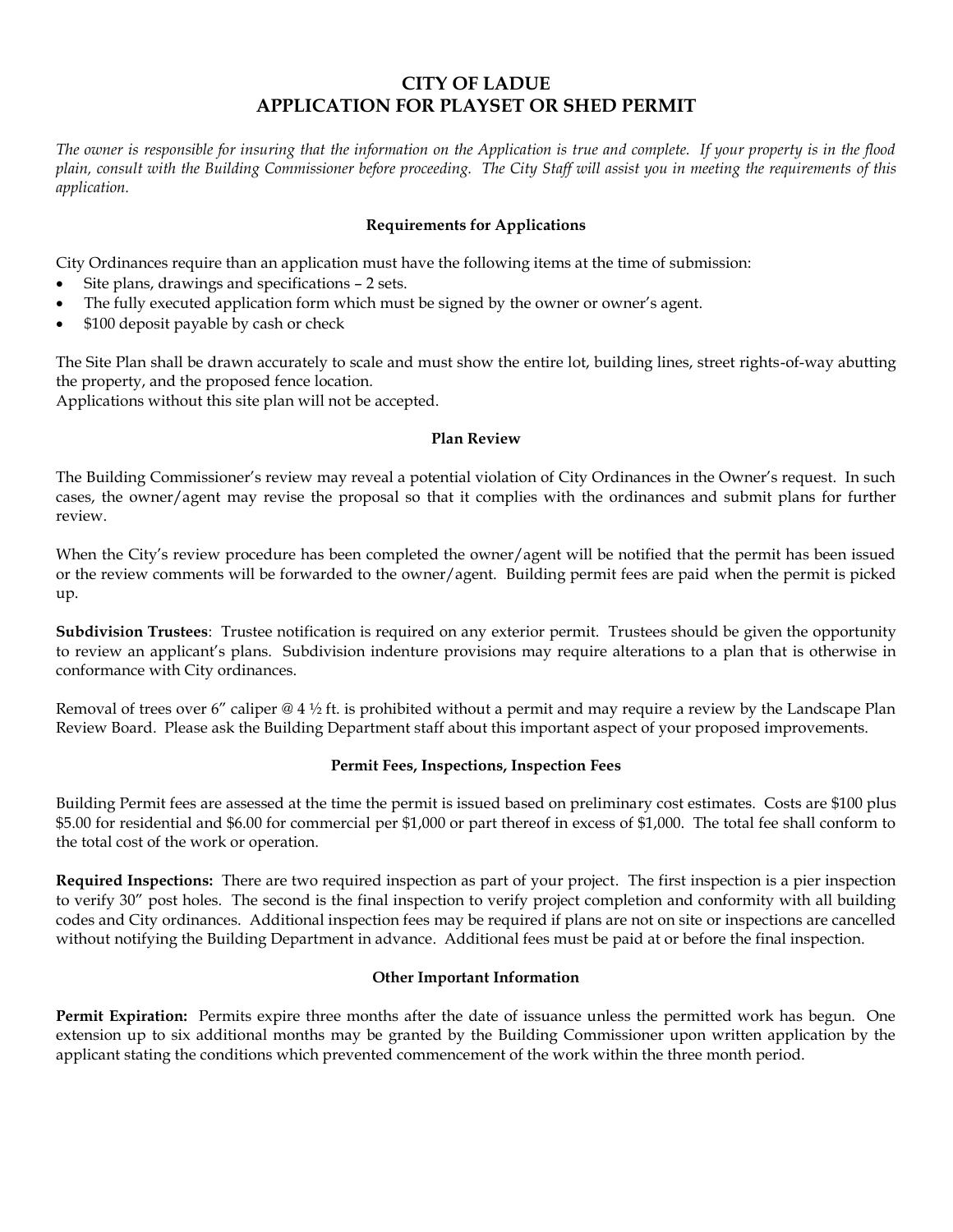# **City of Ladue Building Permit Application Form**

# **Part I: Applicant Information:**

| Owner of property: <u>contained a set of property:</u>                                                                                                                                                                         |                                                                                   |                                                                                                                                                                                                                                        |     |                  |    |
|--------------------------------------------------------------------------------------------------------------------------------------------------------------------------------------------------------------------------------|-----------------------------------------------------------------------------------|----------------------------------------------------------------------------------------------------------------------------------------------------------------------------------------------------------------------------------------|-----|------------------|----|
| Owner's Address (if different): Note that the set of the set of the set of the set of the set of the set of the set of the set of the set of the set of the set of the set of the set of the set of the set of the set of the  |                                                                                   |                                                                                                                                                                                                                                        |     |                  |    |
|                                                                                                                                                                                                                                | Owner's Telephone: (day) (day) (evening) (evening)                                |                                                                                                                                                                                                                                        |     |                  |    |
| Application is hereby made to the Building Commissioner of the City of Ladue for a permit to build or construct                                                                                                                |                                                                                   |                                                                                                                                                                                                                                        |     |                  |    |
| at/on the above listed property, such construction being in                                                                                                                                                                    |                                                                                   |                                                                                                                                                                                                                                        |     |                  |    |
| accordance with the drawings and specifications presented herewith and in conformity with the provisions of the                                                                                                                |                                                                                   |                                                                                                                                                                                                                                        |     |                  |    |
|                                                                                                                                                                                                                                |                                                                                   |                                                                                                                                                                                                                                        |     |                  |    |
| Building, Zoning, and other applicable ordinances, the estimated cost of which is \$                                                                                                                                           |                                                                                   |                                                                                                                                                                                                                                        |     |                  |    |
|                                                                                                                                                                                                                                |                                                                                   |                                                                                                                                                                                                                                        |     |                  |    |
|                                                                                                                                                                                                                                |                                                                                   |                                                                                                                                                                                                                                        |     |                  |    |
|                                                                                                                                                                                                                                |                                                                                   |                                                                                                                                                                                                                                        |     |                  |    |
| Telephone: Fax:                                                                                                                                                                                                                |                                                                                   | Telephone: Fax:                                                                                                                                                                                                                        |     |                  |    |
| E-Mail: Participate of the Contract of the Contract of the Contract of the Contract of the Contract of the Contract of the Contract of the Contract of the Contract of the Contract of the Contract of the Contract of the Con |                                                                                   | E-Mail:                                                                                                                                                                                                                                |     |                  |    |
|                                                                                                                                                                                                                                | Note: Applicants proposing to erect a fence fill out (a), (d), (e), and (f) only. | Part II: Property Information:                                                                                                                                                                                                         |     |                  |    |
| Is any part of the subject property in the Flood Plain?<br>If yes, consult with the Building Commissioner before proceeding.                                                                                                   |                                                                                   |                                                                                                                                                                                                                                        | Yes | No               |    |
|                                                                                                                                                                                                                                |                                                                                   |                                                                                                                                                                                                                                        |     | Zoning District: |    |
|                                                                                                                                                                                                                                |                                                                                   |                                                                                                                                                                                                                                        |     |                  |    |
| c. Required Accessory Use Setbacks: Front Rear Rear Rear Side Key                                                                                                                                                              |                                                                                   |                                                                                                                                                                                                                                        |     |                  |    |
| d. Does the property border two or more streets?Yes                                                                                                                                                                            |                                                                                   | No                                                                                                                                                                                                                                     |     |                  |    |
| If yes, names of streets: The streets of streets and the streets of streets and the streets of streets and the streets of streets and the streets of streets.                                                                  |                                                                                   |                                                                                                                                                                                                                                        |     |                  |    |
| e. *Is property subject to Special Use Permit?                                                                                                                                                                                 |                                                                                   | Yes                                                                                                                                                                                                                                    | No  |                  |    |
| f. *Has a Variance to the Zoning Ordinance ever been granted/applied for?                                                                                                                                                      |                                                                                   |                                                                                                                                                                                                                                        |     | Yes              | No |
| g. Square footage of addition/new home, (including attached garages, covered porches, etc.):                                                                                                                                   |                                                                                   |                                                                                                                                                                                                                                        |     |                  |    |
|                                                                                                                                                                                                                                |                                                                                   | (See Ordinance 1175 Sec. XIII for definitions)                                                                                                                                                                                         |     |                  |    |
|                                                                                                                                                                                                                                | i. Depth below grade: Mumber of Stories: Number of Stories:                       |                                                                                                                                                                                                                                        |     |                  |    |
| j. Exterior wall material and color:<br><u>Letterior wall material and color:</u>                                                                                                                                              |                                                                                   | Roof material and color:<br><u>Letting</u> and color:<br>Letting and the set of the set of the set of the set of the set of the set of the set of the set of the set of the set of the set of the set of the set of the set of the set |     |                  |    |